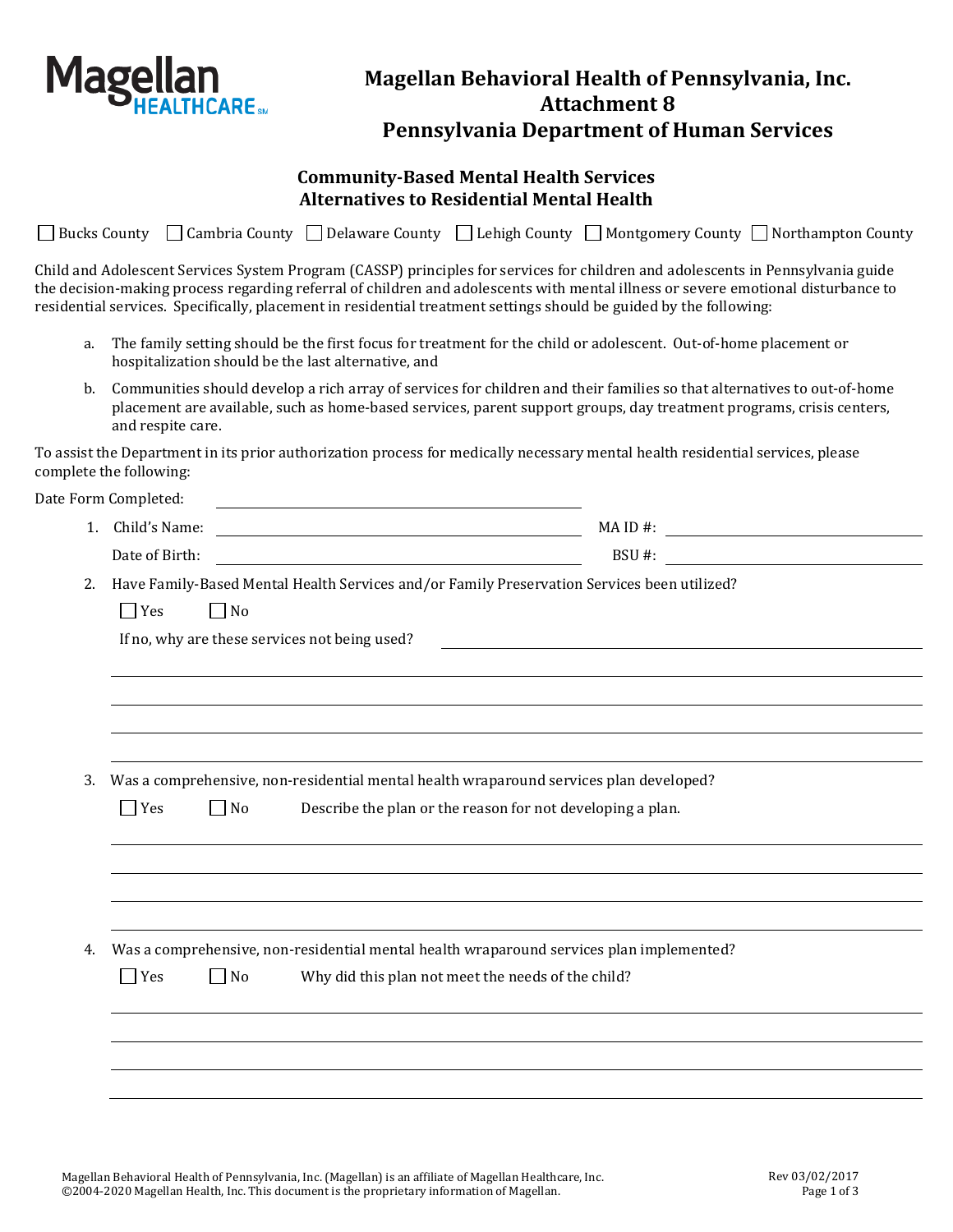| 5. | List other community-based mental health services utilized in the previous 3 to 6 months to prevent an out-of-home<br>placement, and explain why these efforts were unsuccessful. |
|----|-----------------------------------------------------------------------------------------------------------------------------------------------------------------------------------|
|    |                                                                                                                                                                                   |
|    |                                                                                                                                                                                   |
|    |                                                                                                                                                                                   |
|    |                                                                                                                                                                                   |
| 6. | Was an Interagency Service Planning Team held?                                                                                                                                    |
|    | $\Box$ Yes<br>$\Box$ No<br>If yes, on what date:<br><u> 1989 - Johann Harry Harry Harry Harry Harry Harry Harry Harry Harry Harry Harry Harry Harry Harry Harry Harry</u>         |
|    | If not, why not?                                                                                                                                                                  |
|    | Name the agencies that were present:<br>a.                                                                                                                                        |
|    |                                                                                                                                                                                   |
|    |                                                                                                                                                                                   |
|    |                                                                                                                                                                                   |
|    | Was the child (if age appropriate) and family representative included?<br>b.                                                                                                      |
|    | Yes<br>$\Box$ No<br>If no, why not?                                                                                                                                               |
|    |                                                                                                                                                                                   |
|    | If the child is enrolled in a managed care program, identify the managed care representative included in the team:<br>c.                                                          |
| 7. | Does the Interagency Service Planning Team recommend approval of a residential placement?                                                                                         |
|    | $\Box$ Yes<br>$\Box$ No<br>If no, why not?                                                                                                                                        |
|    |                                                                                                                                                                                   |
| 8. | What are the specific goals for the child in the residential placement? (Briefly describe progress and/or barriers toward<br>achieving goals. Include family involvement.)        |
|    |                                                                                                                                                                                   |
|    |                                                                                                                                                                                   |
|    |                                                                                                                                                                                   |
| 9. | What is the expected length of stay?                                                                                                                                              |
|    | Briefly describe discharge plan:                                                                                                                                                  |
|    |                                                                                                                                                                                   |
|    |                                                                                                                                                                                   |
|    |                                                                                                                                                                                   |
|    |                                                                                                                                                                                   |